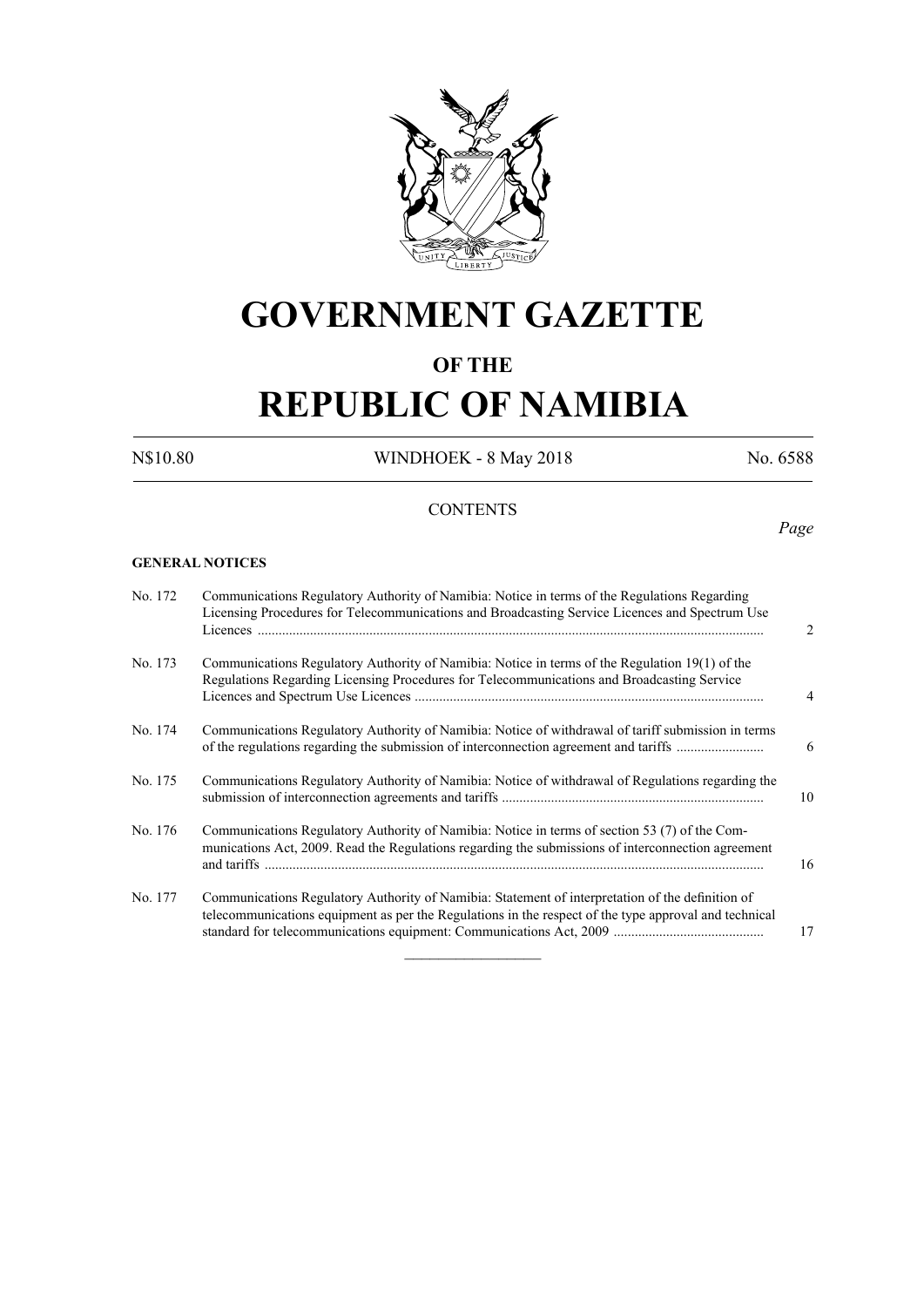# **General Notices**

#### **COMMUNICATIONS REGULATORY AUTHORITY OF NAMIBIA**

No. 172 2018

#### NOTICE IN TERMS OF THE REGULATIONS REGARDING LICENSING PROCEDURES FOR TELECOMMUNICATIONS AND BROADCASTING SERVICE LICENCES AND SPECTRUM USE LICENCES

The Communications Regulatory Authority of Namibia, in terms of regulations 11(1) of the Regulations Regarding Licensing Procedures for Telecommunications and Broadcasting Service Licences and Spectrum Use Licences, as published in Government Gazette No. 4785, General Notice No. 272, dated 29 August 2011 (as amended), hereby gives notice that the Applicants referred to in the tables below have submitted the following applications to the Authority:

#### **(a) Application for Withdrawal of a Commercial Broadcasting Service Licence**

| Applicant;                    | Licence being<br>withdrawn;                          | <b>Concise Statement of the</b><br>reasons for proposed with-<br>drawal;                             | Date on which<br>licensee intends<br>to permanently<br>discontinue<br>providing<br>services; | <b>Proof of</b><br>Payment<br>of Licence<br>Application<br><b>Fees Submit-</b><br>ted? |
|-------------------------------|------------------------------------------------------|------------------------------------------------------------------------------------------------------|----------------------------------------------------------------------------------------------|----------------------------------------------------------------------------------------|
| Downlink Namibia<br>(Pty) Ltd | Commercial<br><b>Broadcasting</b><br>Service Licence | The company has been dor-<br>mant since its inception and<br>the license has never been<br>utilized. | 13 February<br>2018                                                                          | Yes                                                                                    |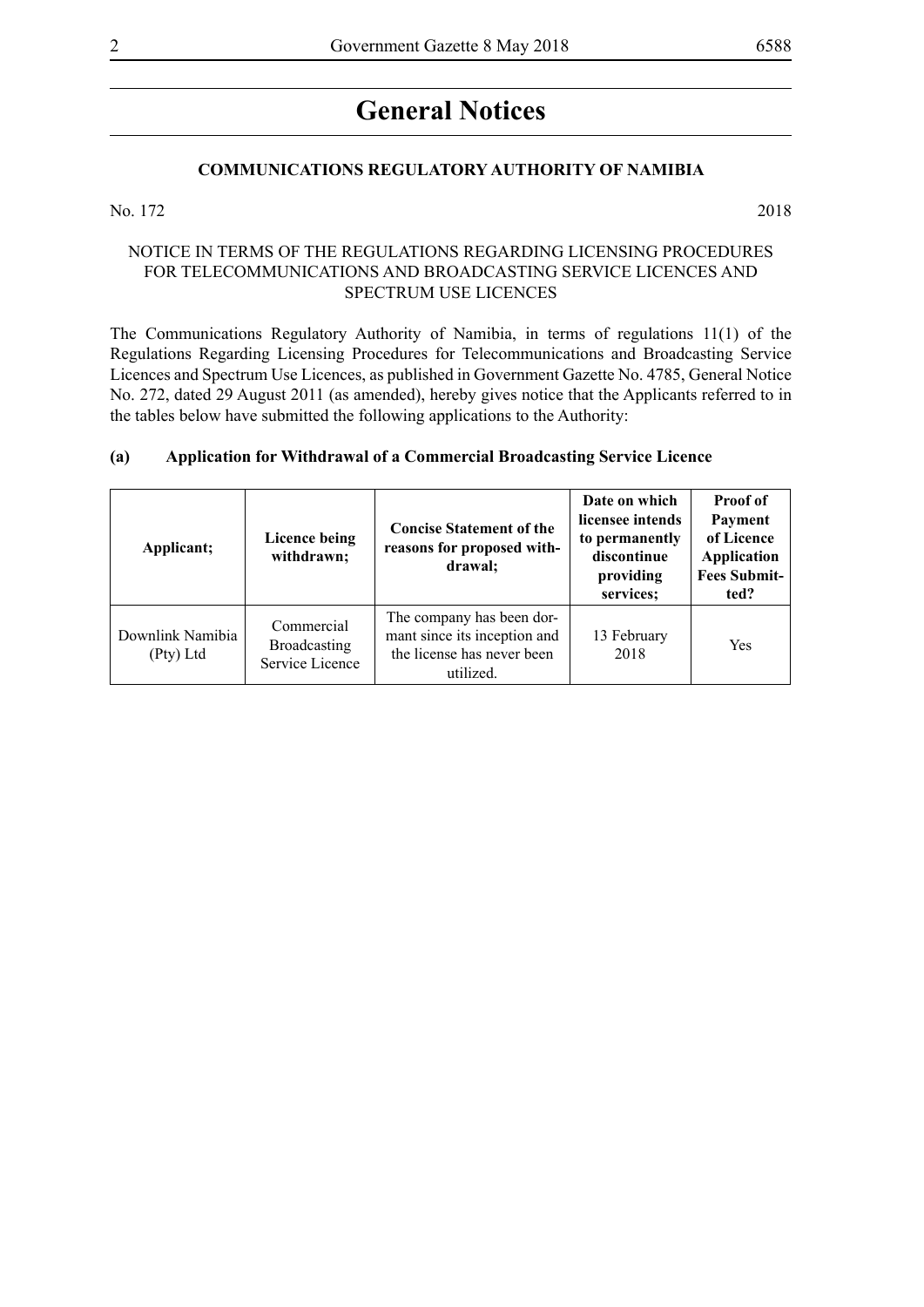| using frequency<br>Service to be<br>applied for<br>provided                                                        | Satellite Services<br>FIXED                                                                                    |  |  |  |  |  |
|--------------------------------------------------------------------------------------------------------------------|----------------------------------------------------------------------------------------------------------------|--|--|--|--|--|
| <b>Outstanding</b><br>License Fees                                                                                 | $\tilde{\mathsf{z}}$                                                                                           |  |  |  |  |  |
| coverage areas<br>Description of<br>geographic                                                                     | mibia or any part<br>Republic of Na-<br>thereof                                                                |  |  |  |  |  |
| or groups of radio frequencies being<br>considered for assignment by the<br>List of radio frequencies<br>Authority | Bandwidth (4.2 MHz)<br>Bandwidth (4.2 MHz)<br>Downlink (Center)<br>Uplink (Center)<br>6309.1 MHz<br>4084.1 MHz |  |  |  |  |  |
| or groups of radio<br>frequencies ap-<br>of radio<br>frequencies<br>lied for<br>ist                                | 8800-4200 MHz<br>5875-7075 MHz<br>Downlink<br>Jplink                                                           |  |  |  |  |  |
| Type of service<br>license                                                                                         | Private ECNS/ECS<br>Network                                                                                    |  |  |  |  |  |
| place of incor-<br>Applicant's<br>citizenship or<br>poration                                                       | Organisation<br>International                                                                                  |  |  |  |  |  |
| Applicant                                                                                                          | Nuclear Test Ban<br>Treaty Organisa-<br>Comprehensive<br>tion                                                  |  |  |  |  |  |

Application for Spectrum Use Licence (b) **Application for Spectrum Use Licence**   $\Theta$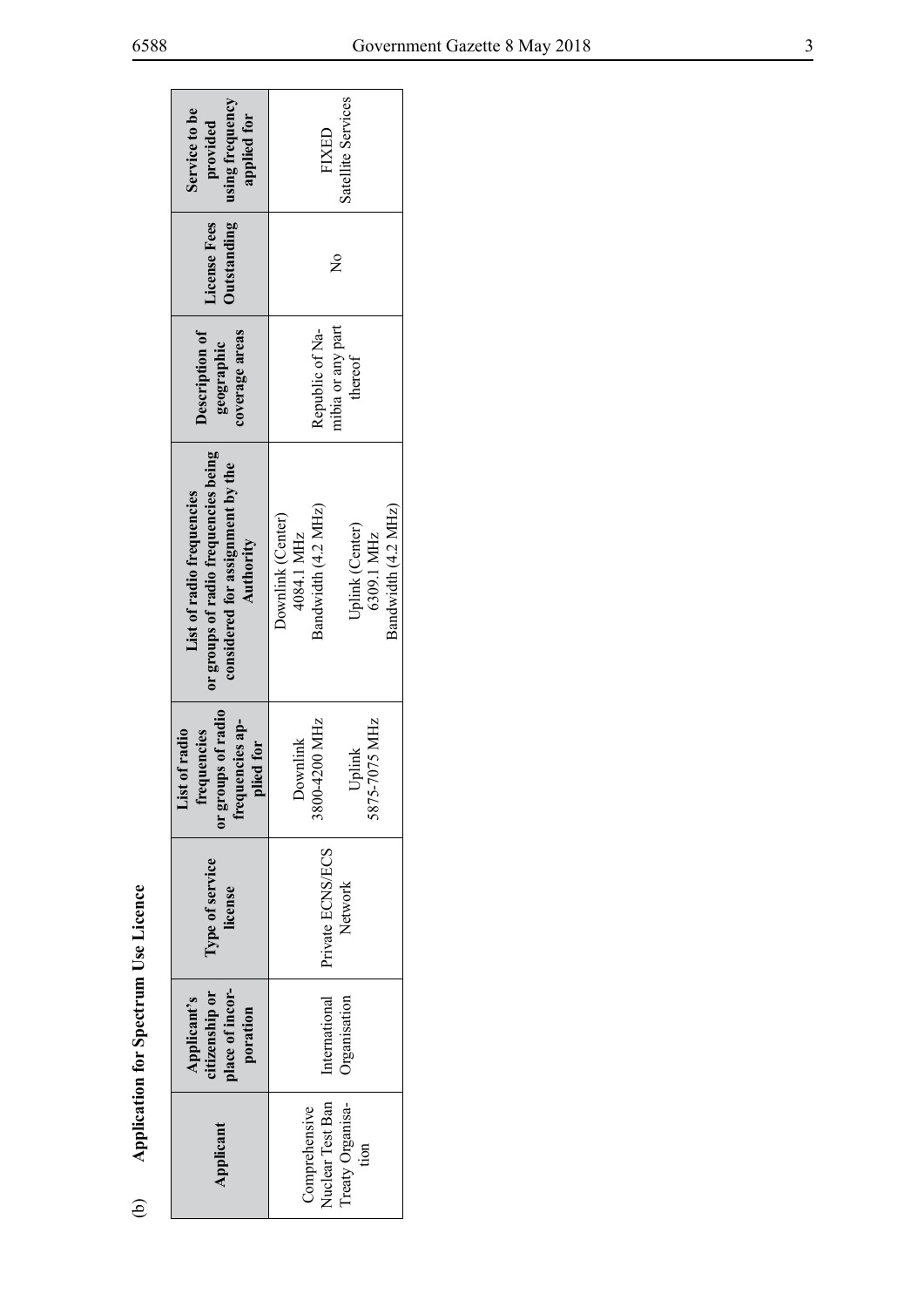The public may submit comments in writing to the Authority within a period of fourteen (14) days from the date of publication of this notice in the *Gazette.* 

The applicants may submit written reply comments within fourteen (14) days from date of notification of the written public comments.

All written submissions must contain the name and contact details of the person making the written submissions and the name and contact details of the person for whom the written submission is made, if different, and be clear and concise.

All written submissions must be made either physically or electronically -

- (1) By hand to the head offices of the Authority at Communication House, 56 Robert Mugabe Avenue, Windhoek;
- (2) By post to the head offices of the Authority, Private Bag 13309, Windhoek 9000;
- (3) By electronic mail to  $\text{legal@cran.na}$
- (4) By facsimile to +264 61 222790; or
- (5) By fax to e-mail to 088642748.

#### **F. K. MBANDEKA CHIEF EXECUTIVE OFFICER COMMUNICATIONS REGULATORY AUTHORITY OF NAMIBIA**

### **COMMUNICATIONS REGULATORY AUTHORITY OF NAMIBIA**

 $\overline{\phantom{a}}$  , where  $\overline{\phantom{a}}$ 

No. 173 2018

#### NOTICE IN TERMS OF REGULATION 19(1) OF THE REGULATIONS REGARDING LICENSING PROCEDURES FOR TELECOMMUNICATIONS AND BROADCASTING SERVICE LICENCES AND SPECTRUM USE LICENCES

The Communications Regulatory Authority of Namibia, in terms Regulation 19(1) of the "Regulations Regarding Licensing Procedures for Telecommunications and Broadcasting Service Licences and Spectrum Use Licences", in Government Gazette No. 4785, Notice No. 272, dated 29 August 2011 (as amended), herewith gives notice of the following decisions:

#### **1. Application for Class Telecommunications Service Licence (Non-profit ECNS) by Pioneerspark Neighbourhood Watch**

The Authority resolved to award a telecommunications Service Licence (Non-profit ECNS) to Pioneerspark Neighbourhood watch, for the installation and operation of surveillance and security network cameras within the suburb of Pioneerspark, Windhoek, Namibia.

#### **2. Application for the Amendment of Spectrum Use Licence by 99 FM (Pty) Ltd**

The Authority resolved to amend the Spectrum Use Licences awarded to 99 FM (Pty) Ltd, to reflect the following output powers:

| Oshakati   | 104.5 MHz | $500W$ ; |
|------------|-----------|----------|
| Swakopmund | 99.8 MHz  | $250W$ ; |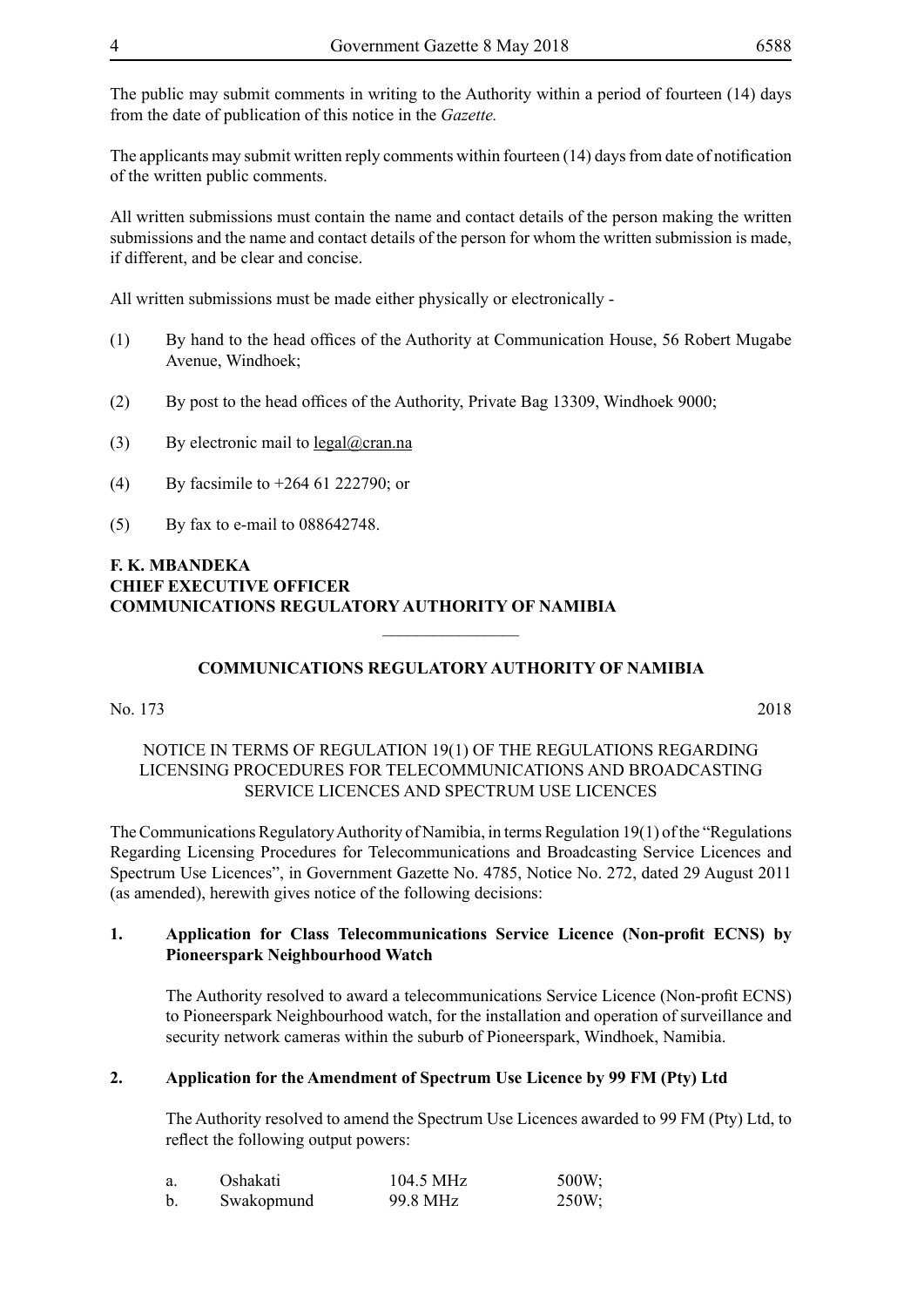| $\mathbf{c}$ . | Otjiwarongo | 98.8 MHz  | $100W$ ;     |
|----------------|-------------|-----------|--------------|
| d.             | Walvis Bay  | 99.8 MHz  | $250W$ ; and |
| e.             | Tsumeb      | 101.7 MHz | 20W.         |

#### **3. Application for Spectrum Use Licence by Paratus Telecommunications (Pty) Ltd**

The Authority resolved to award a Spectrum Use License to Paratus Telecommunications (Pty) Ltd for the provision of fixed satellite services as indicated below:

- a. 13.7515 GHz (centre frequency)uplink (3 MHz bandwidth); and
- b. 10.9965 GHz (centre frequency) downlink (3 MHz bandwidth).

#### **4. Modification of Mobile Telecommunications Limited's Spectrum Use Licences**

The Authority resolved to modify the Spectrum Use Licenses awarded to Mobile Telecommunications Limited, as indicated below:

- a. 1710.200 -1725.200 MHz paired with 1805.200 -1820.200 MHz to be modified to 1710.000 -1725.000 MHz paired with1805.000 -1805.000 MHz; and
- b. 1725.200 -1745.200 MHz paired with 1820.200 1840.200 MHz to be modified to 1725.000 - 1745.000 MHz paired with 1820.000 - 1840.000 MHz.

#### **5. Application for a Class Comprehensive Telecommunications Service Licence (ECS & ECNS) by Oblixx Communications Networks CC**

The Authority resolved to award a Class Comprehensive Telecommunications Service Licence (ECS & ECNS) to Oblixx Communications Networks CC, for the provision of electronic communications within the borders of the Republic of Namibia or any part thereof.

Further, the Authority resolved to decline the award of a spectrum use licence to Oblixx Communications CC, due to the fact that the frequencies applied for are spectrum use license exempt as set out in the Regulations regarding Licensing Exempt Spectrum as published in Government Gazette No. 4839, General Notice No. 395 dated 25 November 2011.

### **6. Application for a Commercial Broadcasting Service Licence by Econet Media Namibia (Pty) Ltd**

The Authority resolved to award a Commercial Broadcasting Service Licence to Econet Media Namibia (Pty) Ltd, for the provision of subscription based television services in the Republic of Namibia.

The full reasons for the decision can be requested from the Authority. Further, in terms of section 31 of the Communications Act, 2009, the Authority may, on its own motion or on a petition filed by an aggrieved party to any proceedings, reconsider any order or decision that it has made, within 90 days from the date of making that decision or issuing that order.

 $\overline{\phantom{a}}$  , where  $\overline{\phantom{a}}$ 

#### **F. KISHI CHAIRPERSON OF THE BOARD DIRECTORS COMMUNICATIONS REGULATORY AUTHORITY OF NAMIBIA**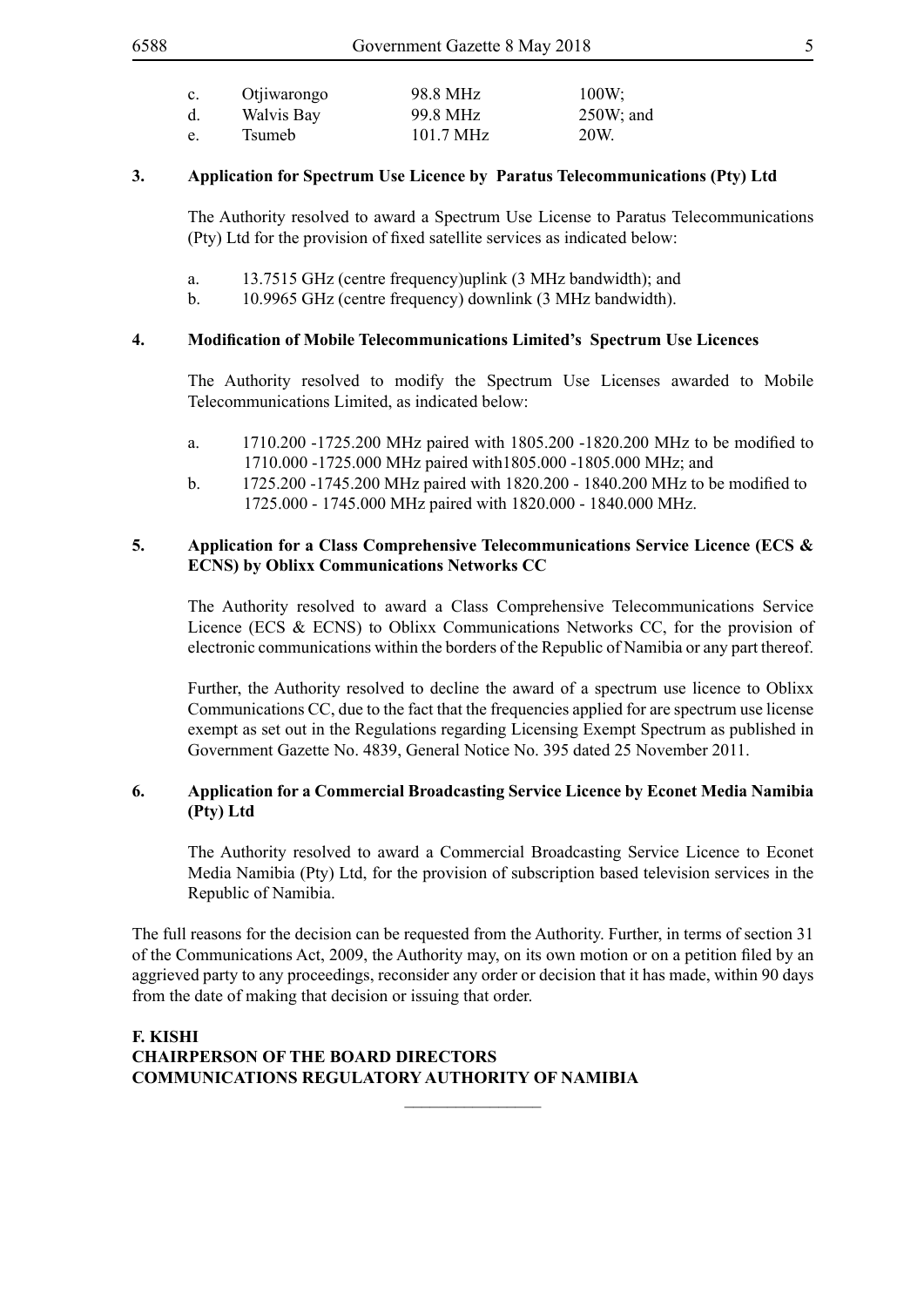# **COMMUNICATIONS REGULATORY AUTHORITY OF NAMIBIA**

No. 174 2018

NOTICE OF WITHDRAWAL OF TARIFF SUBMISSION IN TERMS OF THE REGULATIONS REGARDING THE SUBMISSIONS OF INTERCONNECTION AGREEMENTS AND TARIFFS

The Communications Regulatory Authority of Namibia, in terms of Section 53(11) of the Communications Act, No. 8 of 2009, herewith gives notice that the following Licensees have withdrawn their tariffs as set out below:

- **1. Paratus Telecommunications (Pty) Ltd** has withdrawn its Uncapped Omajova tariff submission referred to in Schedule 1 below as published in the Government Gazette No. 6555, General Notice No. 105, dated 29 March 2018.
- **2. MTN Business Solutions Namibia (Pty) Ltd** has withdrawn its full tariff submission referred to in Schedule 2 below as published in the Government Gazette No. 6464, General Notice No. 463 dated 7 November 2017.

#### **F. K. MBANDEKA CHIEF EXECUTIVE OFFICER COMMUNICATIONS REGULATORY AUTHORITY OF NAMIBIA**

#### **SCHEDULE 1**

#### **SUBMISSION OF PROPOSED TARIFFS BY PARATUS TELECOMMUNICATIONS (PTY) LTD COMMUNICATIONS ACT, 2009**

#### **OMAJOVA UNCAPPED**

| <b>Name</b>               | Upload | Download              | Up<br>Content | Down<br>Content | <b>CAP</b> limit     | Reseller<br>N\$ | Retail<br>N\$ |
|---------------------------|--------|-----------------------|---------------|-----------------|----------------------|-----------------|---------------|
| Omajova Silver   256 kbps |        | $2048$ kbps $\pm 5:1$ |               | 25:1            | Uncapped $ 1,550.00$ |                 | 1.755.00      |

#### **SCHEDULE 2**

### **SUBMISSION OF PROPOSED TARIFFS BY PARATUS TELECOMMUNICATIONS (PTY) LTD COMMUNICATIONS ACT, 2009**

Voice Tariffs

|                             | Retail        | Wholesale / Re-<br>seller rate |
|-----------------------------|---------------|--------------------------------|
| <b>National VOIP calls</b>  | Peak/Off-peak | Peak/Off-peak                  |
| National - Fixed/Mobile     | 0.70          | 0.63                           |
| National - Mobile           | 0.70          | 0.63                           |
| Intercompany/branch calling | 0.25          | 0.23                           |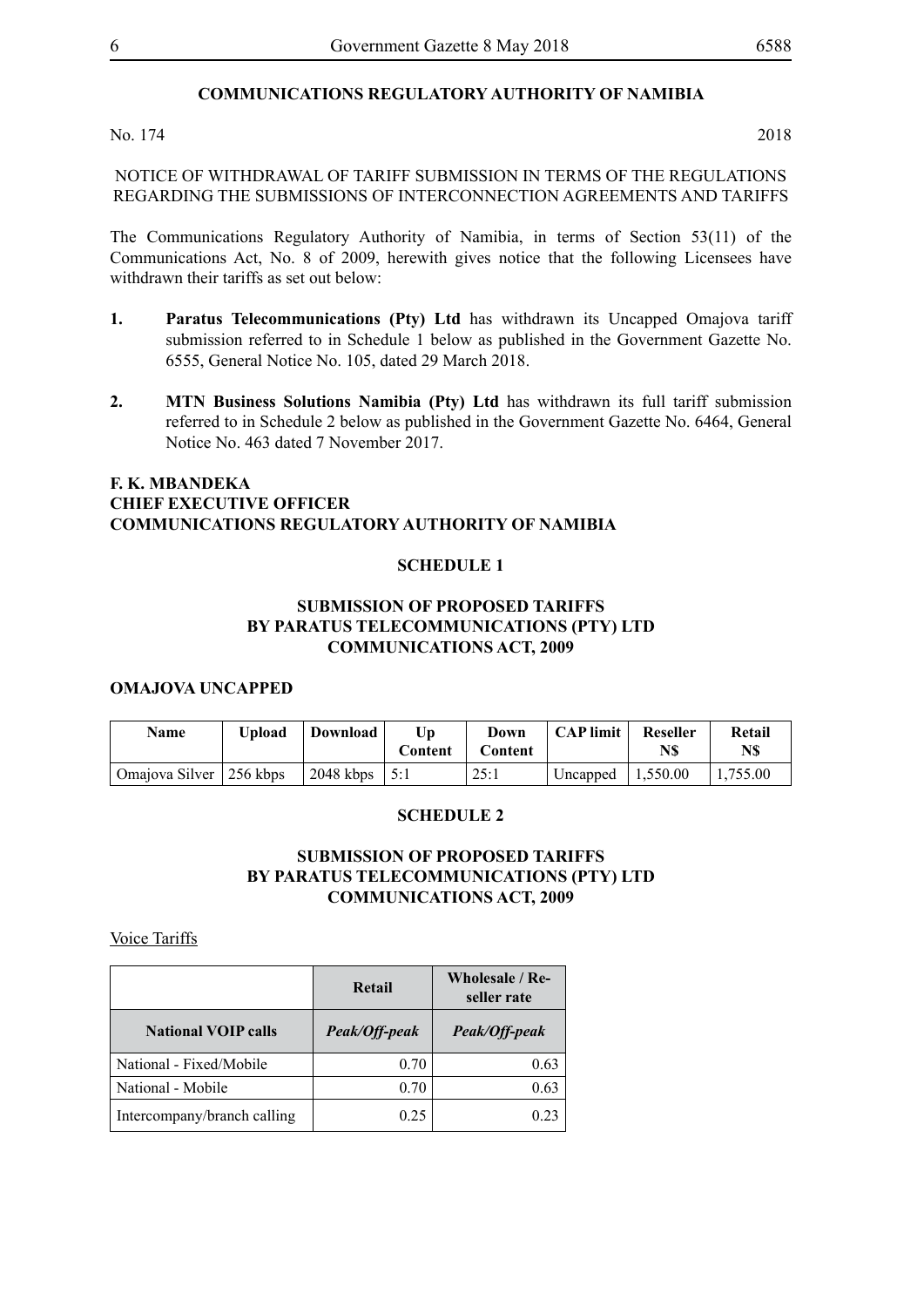| <b>Destination</b>  | Peak  | <b>Off-Peak</b> | <b>Wholesale/Reseller</b><br>Rate |
|---------------------|-------|-----------------|-----------------------------------|
| <b>MTN</b> Botswana | 2.82  | 2.82            | 2.54                              |
| MTN South Africa    | 1.08  | 1.08            | 0.97                              |
| MTN Uganda          | 4.90  | 4.90            | 4.41                              |
| MTN Zambia          | 5.71  | 6.86            | 5.14                              |
| Angola              | 4.74  | 4.74            | 4.26                              |
| Germany             | 1.49  | 1.49            | 1.34                              |
| Zimbabwe            | 5.94  | 5.94            | 5.34                              |
| UK                  | 2.03  | 2.03            | 1.82                              |
| <b>USA</b>          | 1.81  | 1.81            | 1.63                              |
| Kenya               | 4.87  | 4.87            | 4.39                              |
| Portugal            | 1.67  | 1.67            | 1.50                              |
| France              | 1.78  | 1.78            | 1.60                              |
| Netherlands         | 2.92  | 2.92            | 2.63                              |
| Switzerland         | 8.26  | 8.26            | 7.43                              |
| Sweden              | 2.32  | 2.32            | 2.08                              |
| Australia           | 10.46 | 10.46           | 9.41                              |
| Swaziland           | 2.22  | 2.22            | 2.00                              |
| Spain               | 1.85  | 1.85            | 1.67                              |
| Lesotho             | 6.08  | 6.08            | 5.47                              |
| Malawi              | 8.42  | 8.42            | 7.58                              |
| Mozambique          | 3.15  | 3.89            | 2.84                              |
| Rest of World       | 6.99  | 6.99            | 6.29                              |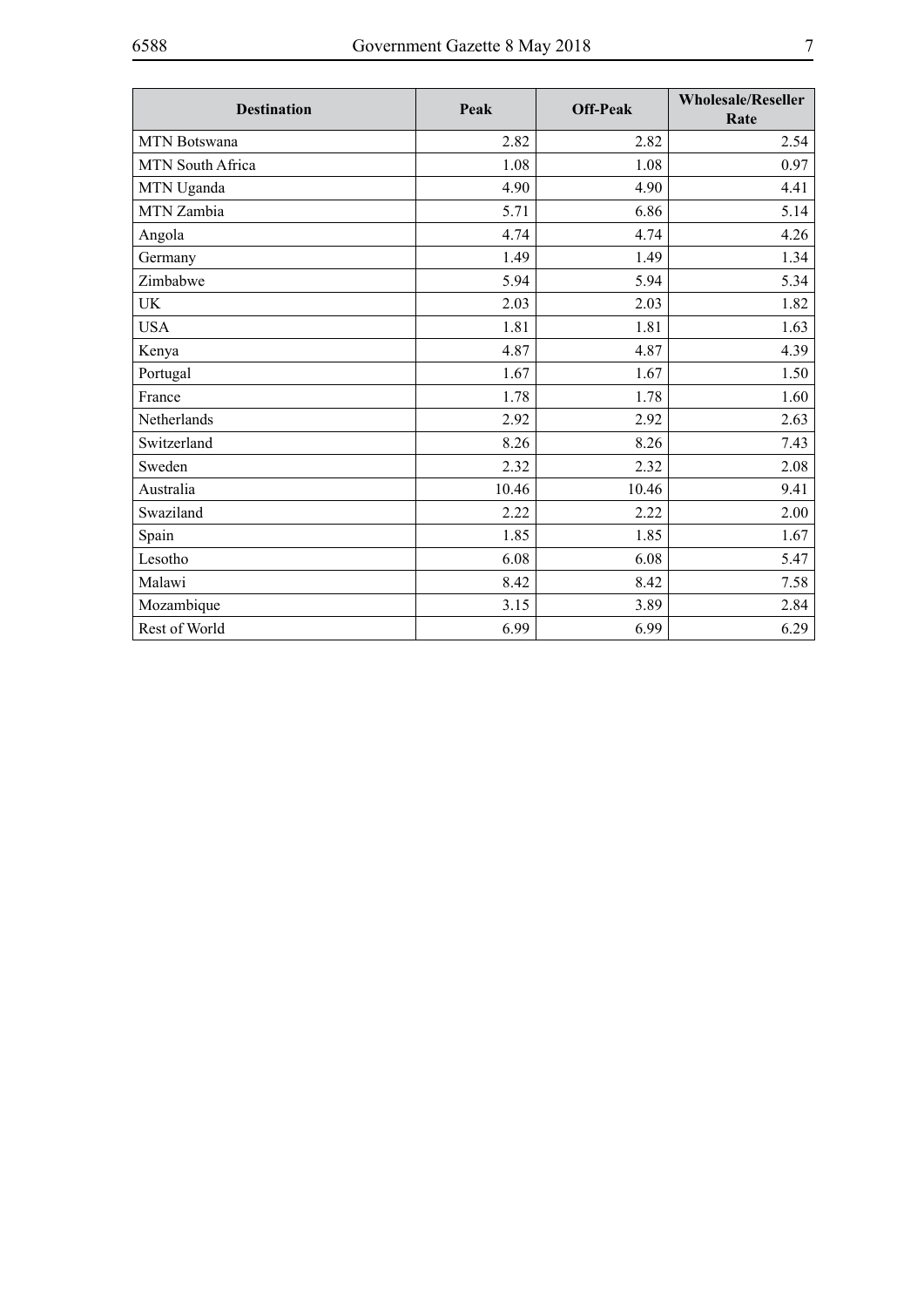| SME Connect Package breakdown |                       |                     |                       |                           |        |                       |              |                       |        |
|-------------------------------|-----------------------|---------------------|-----------------------|---------------------------|--------|-----------------------|--------------|-----------------------|--------|
|                               | <b>SME</b><br>Connect |                     | <b>SME</b><br>Connect | <b>SME</b><br>Connect     |        | <b>SME</b><br>Connect |              | <b>SME</b><br>Connect |        |
| Download<br>Speed             | 2 mbps                |                     | 2 mbps                | 4 mbps                    |        | 10 mbps               |              |                       |        |
| Upload Speed                  | 1 mbps                |                     | 1 mbps                | 2 mbps                    |        | 5 mbps                |              |                       |        |
| Data Capacity                 | Unlimited             |                     | Unlimite<br>d         | Unlimited                 |        | Unlimite<br>d         |              |                       |        |
|                               |                       |                     |                       | Value Added Service (VAS) |        |                       |              |                       |        |
| Wi-Fi Router                  | ✓                     |                     | ✓                     | ✓                         |        | ✓                     |              |                       |        |
| Web Hosting                   | χ                     |                     | х                     | ✓                         |        | ✓                     |              |                       |        |
| Domain<br>Registration &      | Χ                     |                     | х                     | √                         |        | ✓                     |              |                       |        |
| Mail Hosting                  | √                     |                     | √                     | √                         |        | ✓                     |              |                       |        |
| Anti-Spam & Anti-<br>Virus    |                       |                     | ✓                     | √                         |        | ✓                     |              |                       |        |
| End-point<br>Security         | ✓                     |                     | ✓                     | √                         |        | √                     |              |                       |        |
| Mail Relay Users up to 2      |                       |                     | up to 2               | up to 5                   |        | up to 10              |              |                       |        |
| Shared Firewall               | X                     |                     | ✓                     | ✓                         |        | ✓                     |              |                       |        |
| Network<br>Monitoring Tool    | ✓                     |                     | ✓                     | √                         |        | ✓                     |              |                       |        |
| MTN BizAssist                 | √                     |                     | √                     | ✓                         |        | ✓                     |              |                       |        |
| Contract Term                 | 12                    | 24                  | 12                    | 12                        | 24     | 12                    | 24           | 12                    | 24     |
| Options                       | months                | months              | months                | months                    | months | months                | months       | months                | months |
| One-Time Set-<br>up Cost      |                       | N\$ 1,800 N\$ 1,800 | N\$<br>2,160          | N\$ 2,160 N\$ 2,160       |        | N\$<br>2,700          | N\$<br>2,700 |                       |        |
| Monthly<br>Subscription Fee   | N\$ 599               | <b>NS 539</b>       | N\$ 999               | N\$ 1,899 N\$ 1,709       |        | Ν\$<br>3,499          | N\$<br>3,149 |                       |        |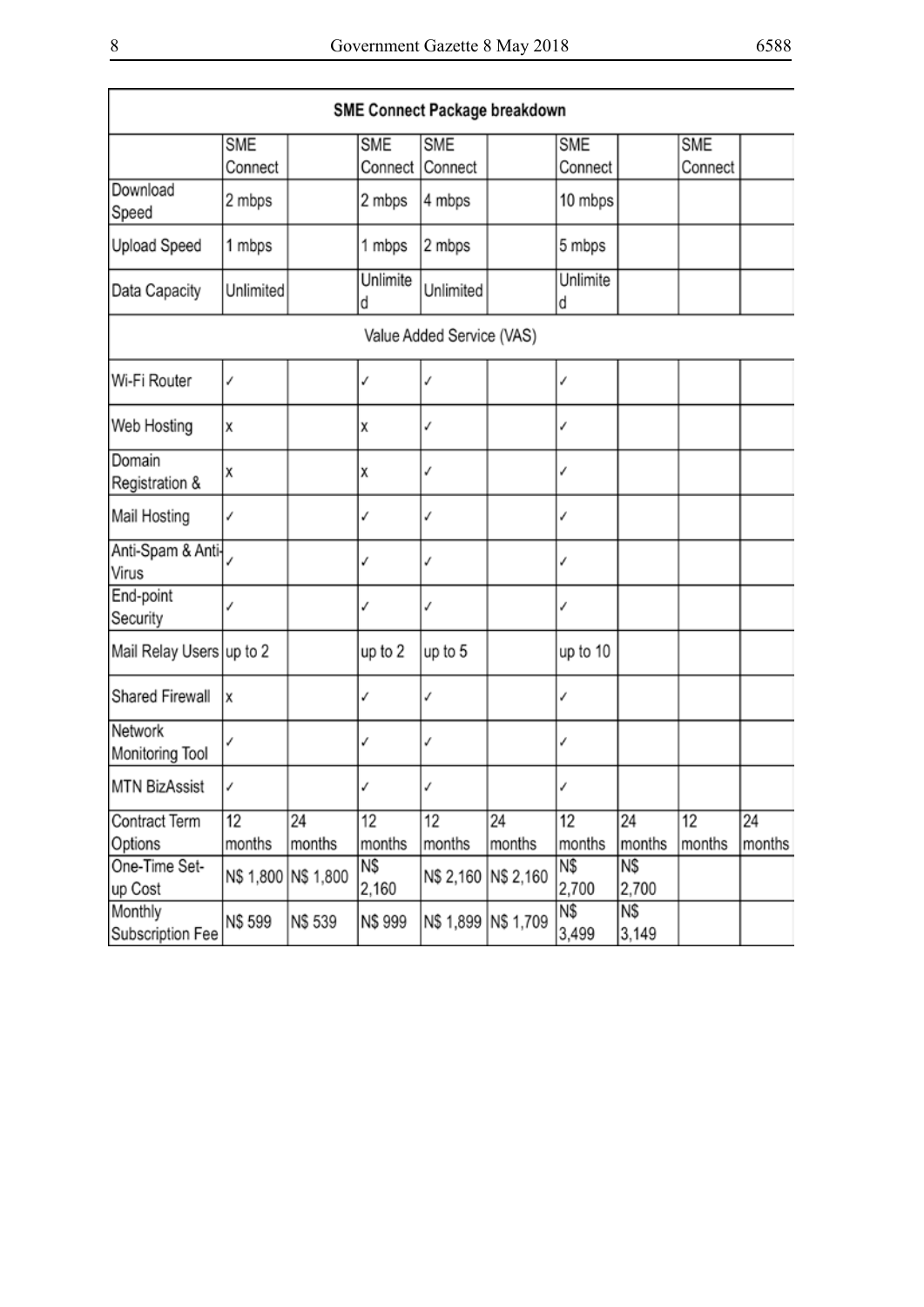# SME Connect Packages

| SME Connect Package breakdown |                       |                     |                       |                           |              |                       |              |                       |              |
|-------------------------------|-----------------------|---------------------|-----------------------|---------------------------|--------------|-----------------------|--------------|-----------------------|--------------|
|                               | <b>SME</b><br>Connect |                     | <b>SME</b><br>Connect | <b>SME</b><br>Connect     |              | <b>SME</b><br>Connect |              | <b>SME</b><br>Connect |              |
| Download<br>Speed             | 2 mbps                |                     | 2 mbps                | 4 mbps                    |              | 10 mbps               |              |                       |              |
| Upload Speed                  | 1 mbps                |                     | 1 mbps                | 2 mbps                    |              | 5 mbps                |              |                       |              |
| Data Capacity                 | Unlimited             |                     | Unlimite<br>d         | Unlimited                 |              | Unlimite<br>d         |              |                       |              |
|                               |                       |                     |                       | Value Added Service (VAS) |              |                       |              |                       |              |
| Wi-Fi Router                  | ✓                     |                     | ∕                     | ✓                         |              | ✓                     |              |                       |              |
| Web Hosting                   | χ                     |                     | x                     | ✓                         |              | ✓                     |              |                       |              |
| Domain<br>Registration &      | Χ                     |                     | x                     | √                         |              |                       |              |                       |              |
| Mail Hosting                  | ✓                     |                     | ✓                     | ✓                         |              | ✓                     |              |                       |              |
| Anti-Spam & Anti-<br>Virus    |                       |                     |                       | ✓                         |              | ✓                     |              |                       |              |
| End-point<br>Security         | ✓                     |                     | ✓                     | ✓                         |              | ✓                     |              |                       |              |
| Mail Relay Users up to 2      |                       |                     | up to 2               | up to 5                   |              | up to 10              |              |                       |              |
| Shared Firewall               | χ                     |                     | ✓                     | ✓                         |              | ✓                     |              |                       |              |
| Network<br>Monitoring Tool    | ✓                     |                     | ✓                     | ✓                         |              | ✓                     |              |                       |              |
| MTN BizAssist                 | ✓                     |                     | ✓                     | ✓                         |              | ✓                     |              |                       |              |
| Contract Term<br>Options      | 12<br>months          | 24<br>months        | 12<br>months          | 12<br>months              | 24<br>months | 12<br>months          | 24<br>months | 12<br>months          | 24<br>months |
| One-Time Set-<br>up Cost      |                       | N\$ 1,800 N\$ 1,800 | N\$<br>2,160          | N\$ 2,160 N\$ 2,160       |              | N\$<br>2,700          | N\$<br>2,700 |                       |              |
| Monthly<br>Subscription Fee   | N\$ 599               | N\$ 539             | N\$ 999               | N\$ 1,899 N\$ 1,709       |              | N\$<br>3,499          | N\$<br>3,149 |                       |              |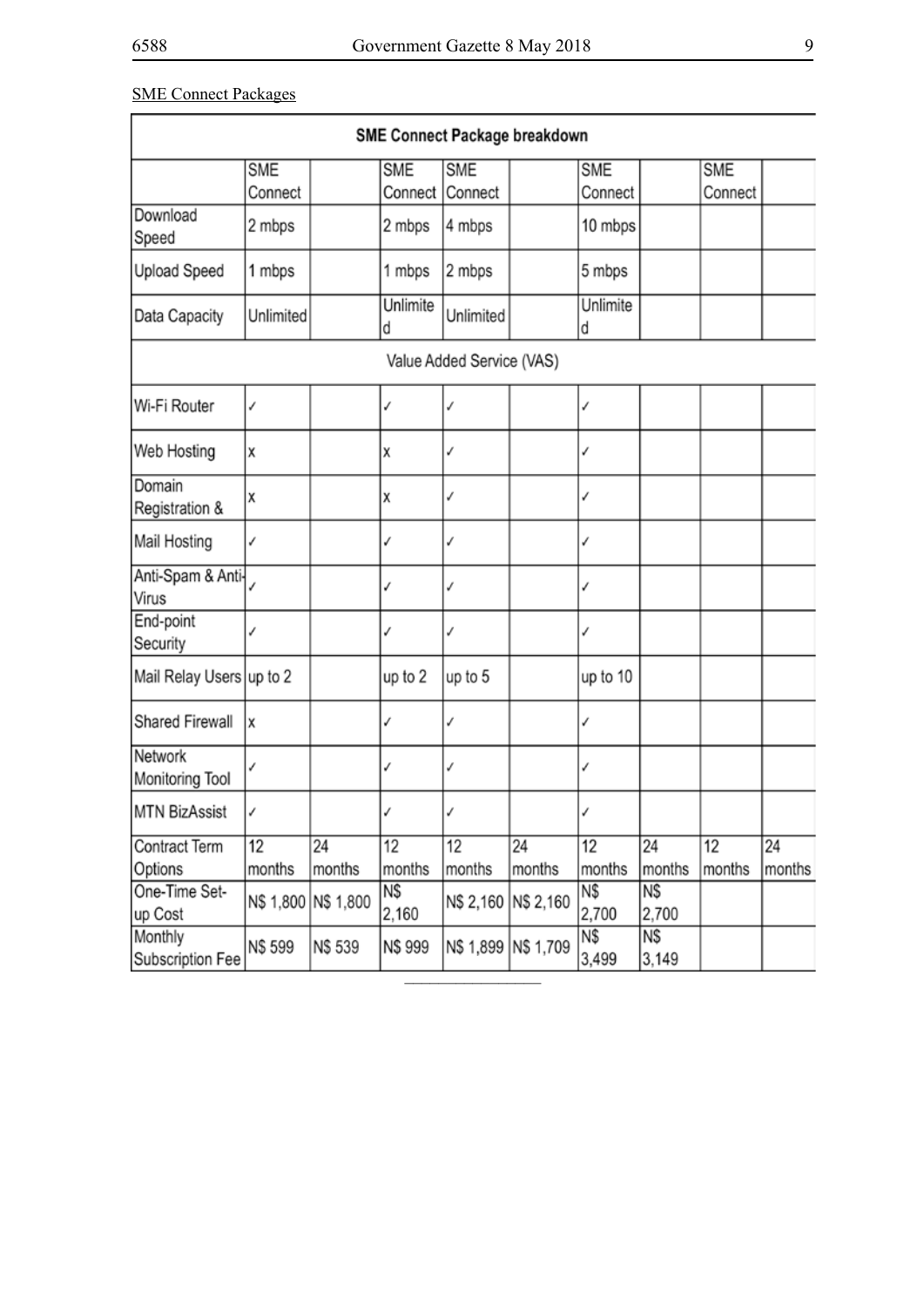# **COMMUNICATIONS REGULATORY AUTHORITY OF NAMIBIA**

No. 175 2018

#### NOTICE IN TERMS OF THE REGULATIONS REGARDING THE SUBMISSIONS OF INTERCONNECTION AGREEMENTS AND TARIFFS

The Communications Regulatory Authority of Namibia, in terms of section 53(10) of the Communications Act, No. 8 of 2009 read together with regulation 8(1) of the Regulations Regarding the Submission of Interconnection Agreements and Tariffs, published in Government Gazette No. 4714, General Notice No. 126, dated 18 May 2011, herewith gives notice that the following Licensees have filed tariffs with the Authority:

- **1. Mobile telecommunications Limited**, Prepaid International Rates for 2018 as set out in **Schedule 1**.
- **2. Paratus Telecommunications (Pty) Ltd**, VoIP Rates for 2018 as set out in **Schedule 2**.
- **3. Telecom Namibia Limited,** Smart Unlimited Voice Call Plan as set out in **Schedule 3.**
- **4. Paratus Telecommunications (Pty) Ltd,** Omajova Tariffs as set out in **Schedule 4.**
- **5. MWireless (Pty) Ltd** t/a **Africa Online,** New proposed Tariffs as set out in **Schedule 5.**
- **6. Paratus Telecommunications (Pty) Ltd**, Additions to LTE and New Bundles as set out in **Schedule 6.**

Any person may examine copies of the tariffs at the head offices of the Authority during business hours and copies may be made on payment of a fee determined by the Authority. Copies of the tariffs can also be downloaded from the Authority's website, www.cran.na, free of charge.

The public may submit in writing to the Authority written comments within fourteen (14) days from the date of publication of this notice in the *Gazette*.

The Licensees may submit, in writing to the Authority, a response to any written comments within fourteen (14) days from the lapsing of the time to submit written submissions.

All written submissions must contain the name and contact details of the person making the written submissions and the name and contact details of the person for whom the written submissions is made, if different and be clear and concise.

All written submissions and reply comments must be made either physically or electronically –

- (1) by hand to the head offices of the Authority, namely Communication House, 56 Robert Mugabe Avenue, Windhoek;
- (2) by post to the head offices of the Authority, namely Private Bag 13309, Windhoek 9000;
- (3) by electronic mail to the following address:  $\text{legal}(\partial)$  cran.na;
- (4) by facsimile to the following facsimile number: +264 61 222790; and
- (5) by fax to e-mail to: 0886550852.

### **F. MBANDEKA CHIEF EXECUTIVE OFFICER COMMUNICATIONS REGULATORY AUTHORITY OF NAMIBIA**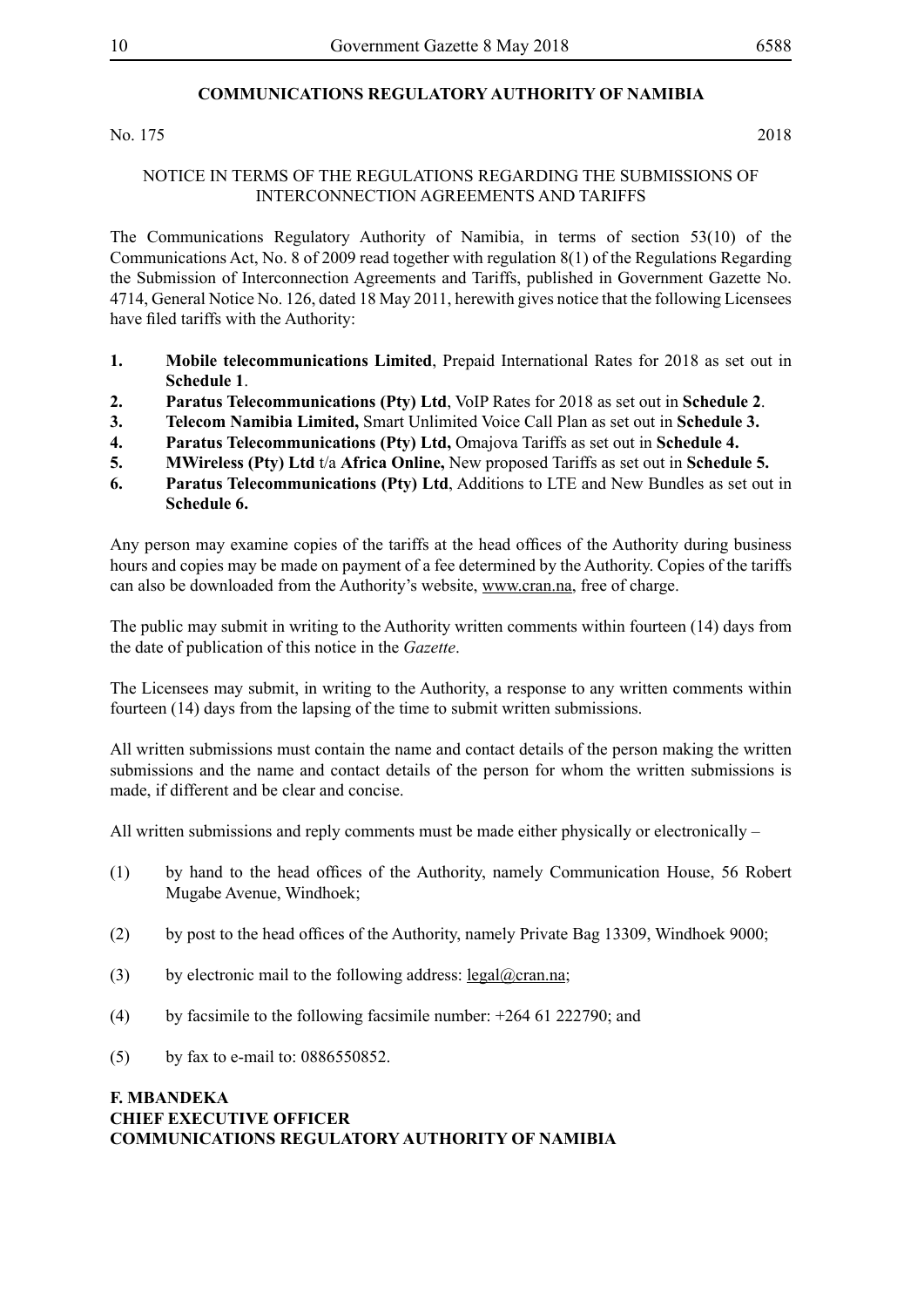#### **SCHEDULE 1**

# **SUBMISSION OF PROPOSED TARIFFS BY MOBILE TELECOMMUNICATIONS LIMITED COMMUNICATIONS ACT, 2009**

The following are the proposed tariffs as submitted by Mobile Telecommunications Limited:

| Country                           | <b>Current Rate -</b><br><b>Pre Paid</b> | Proposed rate -<br>Prepaid | Prepaid<br>Increase % |
|-----------------------------------|------------------------------------------|----------------------------|-----------------------|
| <b>AEROMOBILE</b>                 | 12                                       | 111.76                     | 831%                  |
| <b>ANTARCTICA AUS</b>             | 12                                       | 25.5                       | 113%                  |
| ANTARCTICA GSM AQ                 | 12                                       | 38.87                      | 224%                  |
| <b>ASCENSION</b>                  | 12                                       | 25.5                       | 113%                  |
| <b>AUS TERRITORES</b>             | 12                                       | 25.5                       | 113%                  |
| <b>CHILE AUTX</b>                 | 12                                       | 25.5                       | 113%                  |
| <b>CHILE EASTER ISL</b>           | 12                                       | 25.5                       | 113%                  |
| <b>DIEGO GARCIA</b>               | 12                                       | 25.5                       | 113%                  |
| <b>EMSAT</b>                      | 12                                       | 37.9                       | 216%                  |
| <b>FALKLAND ISLANDS</b>           | 12                                       | 25.5                       | 113%                  |
| <b>INMARSAT BGAN</b>              | 12                                       | 54.88                      | 357%                  |
| <b>INMARSAT BGAN HSD</b>          | 12                                       | 78.77                      | 556%                  |
| <b>INMARSAT GLOBALSTAR M EA</b>   | 12                                       | 30.9                       | 158%                  |
| <b>INMARSAT INMARSAT SNAC SKY</b> | 12                                       | 49.01                      | 308%                  |
| <b>INMARSAT SNAC B</b>            | 12                                       | 30.63                      | 155%                  |
| <b>INMARSAT SNAC B HSD</b>        | 12                                       | 113.18                     | 843%                  |
| <b>INMARSAT SNAC M</b>            | 12                                       | 19.26                      | 60%                   |
| <b>INMARSAT SNAC M4 HSD</b>       | 12                                       | 92.69                      | 672%                  |
| <b>INMARSAT SNAC MM</b>           | 12                                       | 17.5                       | 46%                   |
| <b>INTL NETWORK - M2M</b>         | 12                                       | 34.99                      | 192%                  |
| <b>INTL NETWORK ELLIP</b>         | 12                                       | 34.99                      | 192%                  |
| <b>INTL NETWORK MONACO</b>        | 12                                       | 34.99                      | 192%                  |
| <b>INTL NETWORK SIPME</b>         | 12                                       | 34.99                      | 192%                  |
| <b>IRIDIUM</b>                    | 12                                       | 63.17                      | 426%                  |
| <b>KIRIBATI</b>                   | 12                                       | 25.5                       | 113%                  |
| <b>MCP SATELLITE</b>              | 12                                       | 25.64                      | 114%                  |
| <b>NAURU DIGICEL MOBILE</b>       | 12                                       | 25.5                       | 113%                  |
| NETHRLNDS PREMIUM                 | 12                                       | 25.5                       | 113%                  |
| <b>NIUE</b>                       | 12                                       | 25.5                       | 113%                  |
| <b>ONAIR</b>                      | 12                                       | 25.5                       | 113%                  |
| PAPUA NEW GUINEA                  | 12                                       | 25.5                       | 113%                  |
| <b>SAINT HELENA</b>               | 12                                       | 25.5                       | 113%                  |
| <b>SAO TOME AND PRINCIPE</b>      | 12                                       | 25.5                       | 113%                  |
| <b>SEANET</b>                     | 12                                       | 80.79                      | 573%                  |
| <b>SOLOMON ISLANDS</b>            | 12                                       | 25.5                       | 113%                  |
| <b>SURINAME DIGICEL MOBILE</b>    | 12                                       | 34.99                      | 192%                  |
| <b>THURAYA</b>                    | 12                                       | 24.49                      | 104%                  |
| <b>TOKELAU</b>                    | 12                                       | 25.5                       | 113%                  |
| <b>TONGA</b>                      | 12                                       | 25.5                       | 113%                  |
| TRISTAN DACUNHA                   | 12                                       | 25.5                       | 113%                  |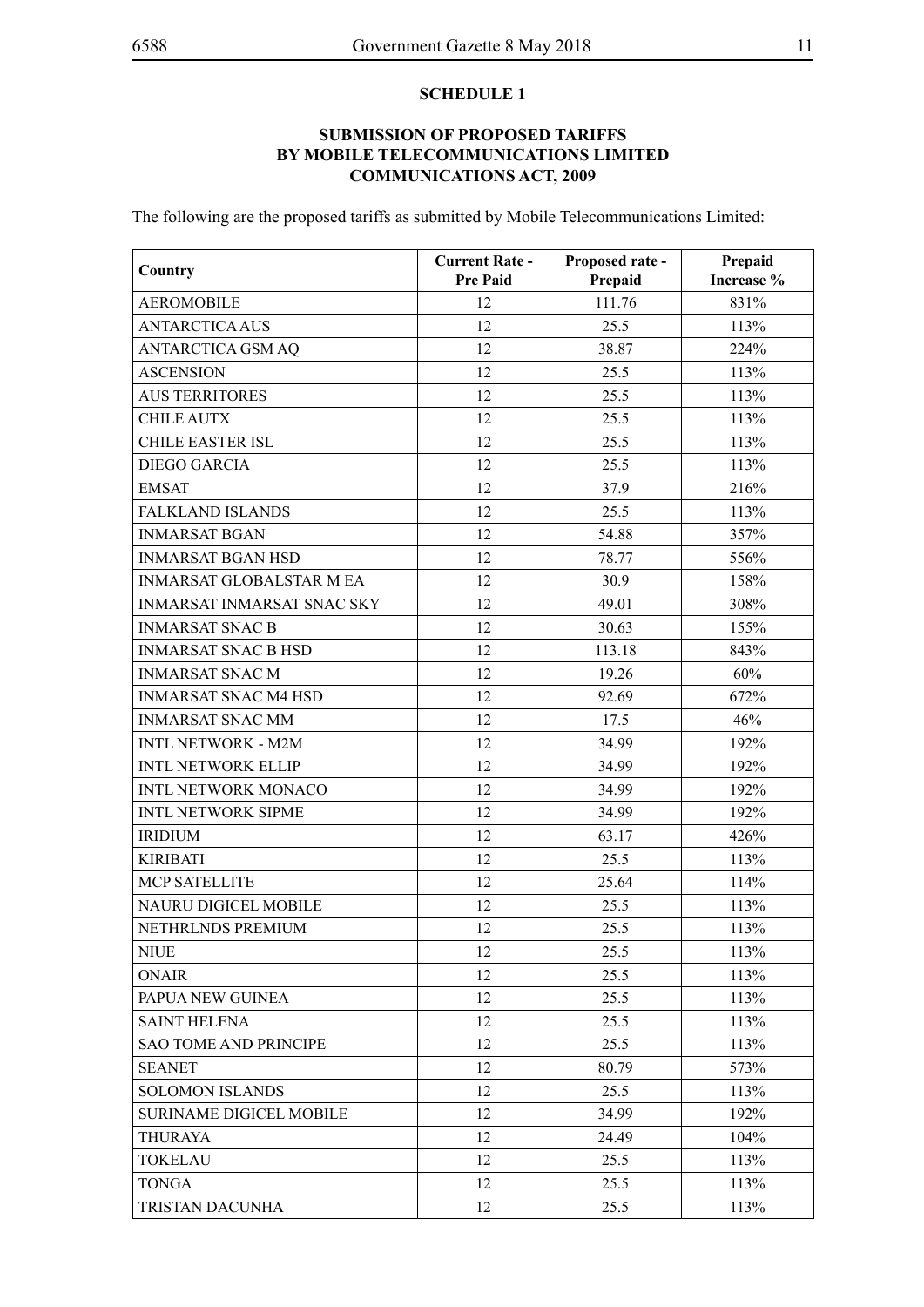| <b>TUVALU</b>               | 12 | 25.5 | 113% |
|-----------------------------|----|------|------|
| <b>VANUATU</b>              | 12 | 25.5 | 113% |
| VANUATU DIGICEL MOBILE      | 12 | 25.5 | 113% |
| <b>VANUATU MOBILE</b>       | 12 | 25.5 | 113% |
| <b>WESTERN SAMOA</b>        | 12 | 25.5 | 113% |
| <b>WESTERN SAMOA MOBILE</b> | 12 | 25.5 | 113% |
| <b>ZAMBIA MTN MOBILE</b>    | 5  | 6.95 | 39%  |
| ZAMBIA ZAIN MOBILE          | 5  | 6.95 | 39%  |
| ZIMBABWE ECONET MOBILE      | 5  | 7.31 | 46%  |
| ZIMBABWE OTHER MOBILE       |    | 7.31 | 46%  |

Please note that the full tariff submission including the terms and conditions and the remedies available to the consumers can be obtained from the Authority

#### **SCHEDULE 2**

# **SUBMISSION OF PROPOSED NEW VOIP TARIFFS BY PARATUS TELECOMMUNICATIONS, COMMUNICATIONS ACT, 2009**

|                                                                        | Paratus - 083*     | Paratus - 083*       |
|------------------------------------------------------------------------|--------------------|----------------------|
|                                                                        | Standard           | Standard             |
|                                                                        | <b>RATE</b>        | <b>RATE</b>          |
|                                                                        | N\$ (Ex.VAT) / Min | $NS$ (Ex. VAT) / Sec |
|                                                                        |                    |                      |
| Intra-Company                                                          | 0.28               | 0.00464              |
| National                                                               | 0.70               | 0.01167              |
| Mobile                                                                 | 0.77               | 0.01283              |
| RSA (Fixed)                                                            | 1.48               | 0.02467              |
| RSA (Mobile)                                                           | 2.16               | 0.03600              |
| Angola (Fixed)                                                         | 2.32               | 0.03867              |
| Angola (Mobile)                                                        | 2.4                | 0.04000              |
| Botswana, Lesotho, Mozambique, Swaziland,<br>Zambia, Zimbabwe (Fixed)  | 1.79               | 0.02983              |
| Botswana, Lesotho, Mozambique, Swaziland,<br>Zambia, Zimbabwe (Mobile) | 2.33               | 0.03883              |
| Germany (Fixed)                                                        | 2.98               | 0.04967              |
| Germany (Mobile)                                                       | 3.47               | 0.05783              |
| UK (Fixed)                                                             | 3.01               | 0.05017              |
| UK (Mobile)                                                            | 3.5                | 0.05833              |
| Netherlands (Fixed)                                                    | 3.51               | 0.05850              |
| Netherlands (Mobile)                                                   | 4.08               | 0.06800              |
| Sweden, Switzerland (Fixed)                                            | 3.57               | 0.05950              |
| Sweden, Switzerland (Mobile)                                           | 4.2                | 0.07000              |
| Spain, Australia, France, Kenya (Fixed)                                | 3.46               | 0.05767              |
| Spain, Australia, France, Kenya (Mobile)                               | 4.06               | 0.06767              |
| USA (Fixed & Mobile)                                                   | 3.48               | 0.05800              |
| Rest of the world                                                      | 4.71               | 0.07850              |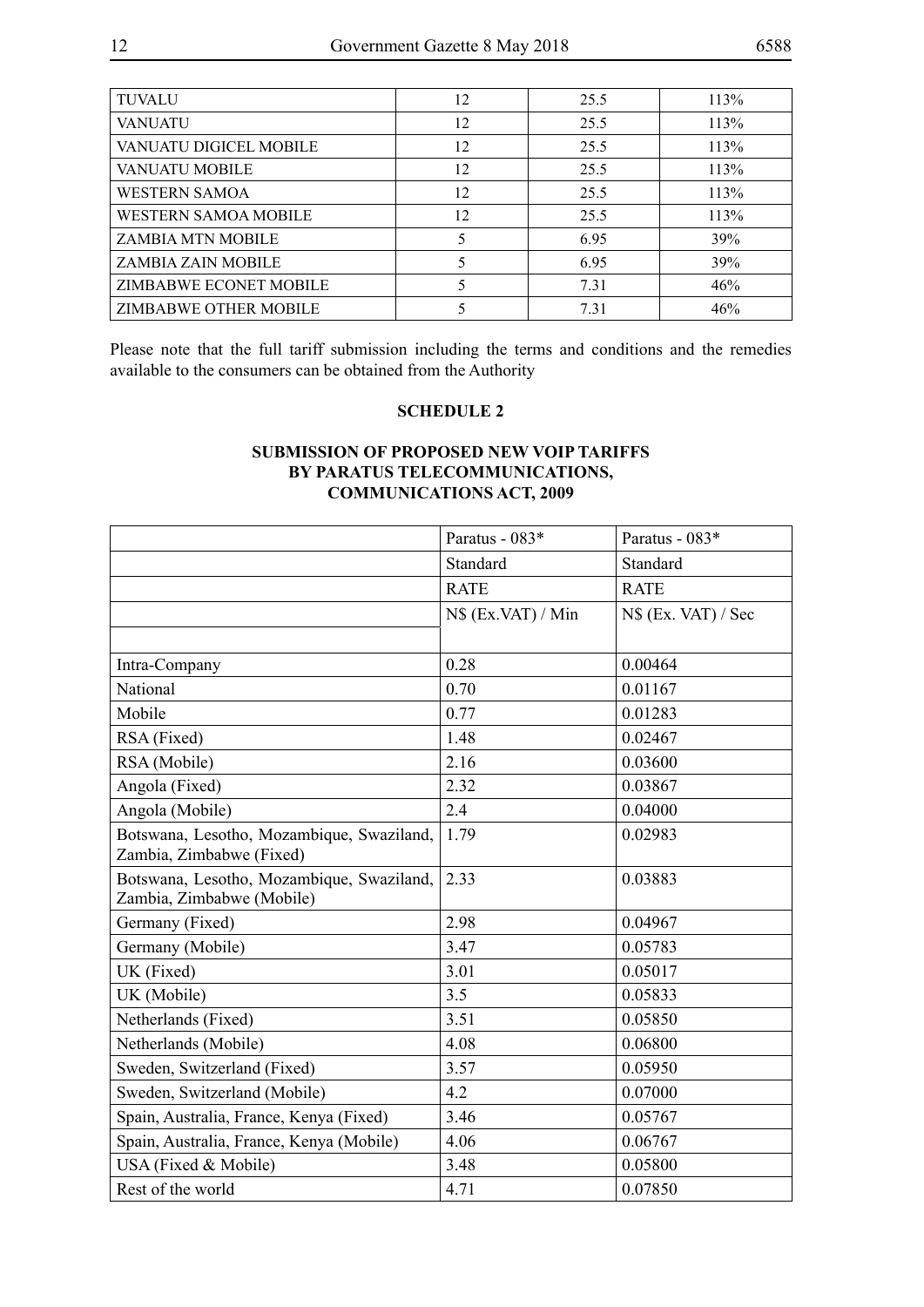#### **SCHEDULE 3**

#### **SUBMISSION OF PROPOSED TARIFFS BY TELECOM NAMIBIA LIMITED COMMUNICATIONS ACT, 2009**

The following are the proposed tariffs as submitted by Telecom Namibia Limited:

#### **PROPOSED UNLIMITED VOICE PACKAGE**

| <b>Description</b>                                    | <b>Unlimited</b> |
|-------------------------------------------------------|------------------|
| Fixed to Fixed and Fixed to TN mobile calls (Anytime) | Unlimited        |
| Fixed to Mobile Minutes (Anytime)                     | 300              |
| Monthly Subscription (Excl. Vat) Promotion            | N\$ 289.00       |
| Monthly Subscription (Exc. Vat) Standard              | N\$ 299.00       |

#### **PROPOSED UNLIMITED VOICE AND DATA PACKAGE**

| Package                                 | 2048k                      | 4096k       | 2048k       | 4096k       |
|-----------------------------------------|----------------------------|-------------|-------------|-------------|
| <b>CPE</b>                              | Entry Level CPE with Wi-FI |             |             | NA.         |
| Downlink Speed                          | 2048kbps                   | 4096kbps    | 2048kbps    | 4096kbps    |
| <b>Uplink Speed</b>                     | 768kbps                    | 1536kbps    | 768kbps     | 1536kbps    |
| Number of concurrent voice calls        |                            |             |             |             |
| Internet Usage                          | Unlimited                  | Unlimited   | Unlimited   | Unlimited   |
| Voice minutes to TN Networks            | Unlimited                  | Unlimited   | Unlimited   | Unlimited   |
| Voice Minutes to other Mobile Networks  | 300 Minutes                | 300 Minutes | 300 Minutes | 300 Minutes |
| Monthly Charge (N\$) 12-month-Promotion | N\$ 889                    | N\$ 989     | N\$ 699     | N\$ 859     |
| Monthly Charge (N\$) 12-month-Promotion | N\$ 999                    | N\$ 1129    | N\$719      | N\$ 869     |

Notes applicable to both unlimited voice and unlimited voice and data packages:

- Standard installation charges will be applied for new installations.
- · Standard call rates will apply for all out of bundle calls (other MNO and international calls)
- Unlimited local and national calls on TN networks
- Monthly subscription excludes standard line rental on the unlimited voice package.

Please note that the full tariff submission including the terms and conditions and the remedies available to the consumers can be obtained from the Authority

#### **SCHEDULE 4**

#### **SUBMISSION OF PROPOSED YUR SAT TARIFF PACKAGES BY PARATUS TELECOMMUNICATIONS, COMMUNICATIONS ACT, 2009**

| <b>Name</b>        | <b>Upload</b> | Download    | Up<br>Content | Down<br>Content | <b>CAP</b> limit | <b>Reseller</b><br>N\$ | Retail<br>N\$ |
|--------------------|---------------|-------------|---------------|-----------------|------------------|------------------------|---------------|
| Omajova<br>Bronze  | $256$ kbs     | $1024$ kbps | 5:1           | 25:1            | Uncapped         | 1,090.00               | 1,235.00      |
| Omajova Silver     | 256 kbps      | $2048$ kbps | 5:1           | 25:1            | Uncapped         | 1,550.00               | 1,755.00      |
| Omajova<br>Namibia | 512 kbps      | 3072 kbps   | 5:1           | 25:1            | Uncapped         | 2,630.00               | 2,990.00      |

#### **OMAJOVA UNCAPPED**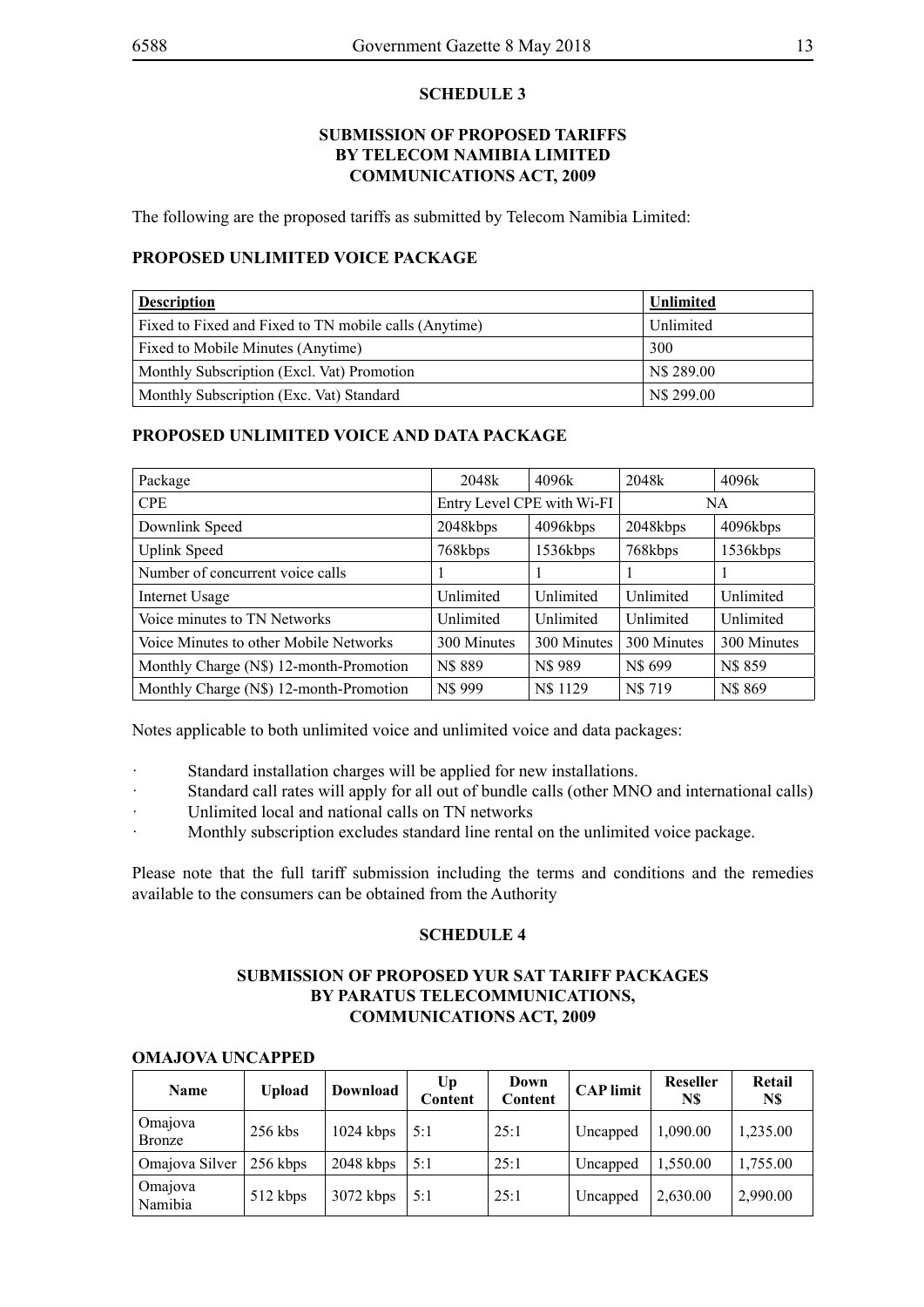| Omajova Africa   512 kbps |           | $4096$ kbps                 | 5:1 | 25:1 | Uncapped | 3,090.00 | 3,745.00  |
|---------------------------|-----------|-----------------------------|-----|------|----------|----------|-----------|
| Omajova Gold              | 1024 kbps | $1 \t0 \t2 \t4 \t0$<br>kbps | 5:1 | 25:1 | Uncapped | 7,100.00 | 8,600.00  |
| Omajova<br>Platinum       | 1024 kbps | 1 0 2 4 0<br>kbps           | 3:1 | 25:1 | Uncapped | 8,770.00 | 10,620.00 |

#### **OMAJOVA CAPPED**

| <b>Name</b>   | <b>Upload</b> | Download  | U <sub>p</sub><br>Content | Down<br>Content | <b>CAP</b> limit | <b>Reseller</b><br>N\$ | Retail<br>N\$ |
|---------------|---------------|-----------|---------------------------|-----------------|------------------|------------------------|---------------|
| Omajova 10    | $1024$ kbs    | 6144 kbps | 5:1                       | 10:1            | 10GB             | 855.00                 | 952.00        |
| Omajova 20    | $1024$ kbs    | 6144 kbps | 5:1                       | 10:1            | 20GB             | 1,626.38               | 1,808.00      |
| Omajova 30    | $1024$ kbs    | 6144 kbps | 5:1                       | 10:1            | 30GB             | 2,362.53               | 2,626.00      |
| Omajova 50    | 1024 kbs      | 6144 kbps | 5:1                       | 10:1            | 50GB             | 3,851.95               | 4,280.00      |
| Omajova 80    | 1024 kbps     | 6144 kbps | 5:1                       | 10:1            | 80GB             | 6,163.11               | 6,848.00      |
| Top-Up per GB |               |           |                           |                 |                  | 90.00                  | 100.00        |

#### **PAY AS YOU GO**

| Name                  | Upload     | Download      | Up<br>Content | Down<br><b>Content</b> | <b>CAP</b> limit | <b>Reseller</b><br>N\$ | Retail<br>N\$ |
|-----------------------|------------|---------------|---------------|------------------------|------------------|------------------------|---------------|
| Omajova P-A-<br>$Y-G$ | $1024$ kbs | 10240<br>kbps |               | 25:1                   |                  | 112.50                 | 125.00        |

# **PARATUS VSAT BUSINESS UNCAPPED**

| <b>Name</b>    | Any Speeds in 64kbps<br>steps       | Up<br>Content | Down<br>Content | <b>CAP</b> limit | <b>Reseller</b><br>N\$ | Retail<br>N\$ |
|----------------|-------------------------------------|---------------|-----------------|------------------|------------------------|---------------|
| Paratus Gold   | Per 64kbps Simplex                  | 1:1           | 1:1             | Uncapped         | 619.59                 | 688.44        |
| Paratus Silver | Per 64kbps Simplex                  | 1:3           | 1:3             | Uncapped         | 509.63                 | 566.25        |
|                | Paratus Bronze   Per 64kbps Simplex | 1:5           | 1:10            | Uncapped         | 177.19                 | 196.88        |

| <b>Once Off Costing Options</b>                 | Retail        |
|-------------------------------------------------|---------------|
| Yealink cordless phone                          | N\$ 1,386.00  |
| Wireless Access Point                           | N\$ 1,320.00  |
| Hardware Option 1 (1.2m dish, X1 modem, 3W BUC) | N\$ 13,100.00 |
| Travel (per Km cost)                            | N\$ 6.00      |
| Installation fee                                | N\$ 1,500.00  |

### **Terms:**

Prices are quoted in Namibian Dollars.

Pricing is based on a 12 month contract and excludes 15% VAT.

The cost of accommodation is excluded from the pricing.

Pricing only includes the wall mount kit and additional work and material will be charged separately.

#### **SCHEDULE 5**

# **SUBMISSION OF PROPOSED TARIFFS BY MWIRELESS (PTY) LTD t/a AFRICA ONLINE COMMUNICATIONS ACT, 2009**

The following are the proposed tariffs as submitted by African Online:

| <b>Jet Home</b>         | Upload/Download | Data Cap | <b>Price</b> |
|-------------------------|-----------------|----------|--------------|
| <sup>1</sup> Jet Home 1 | 1024/1024       | 20       | N\$ 649.00   |
| Jet Home 2              | 2048/2048       | 40       | N\$799.00    |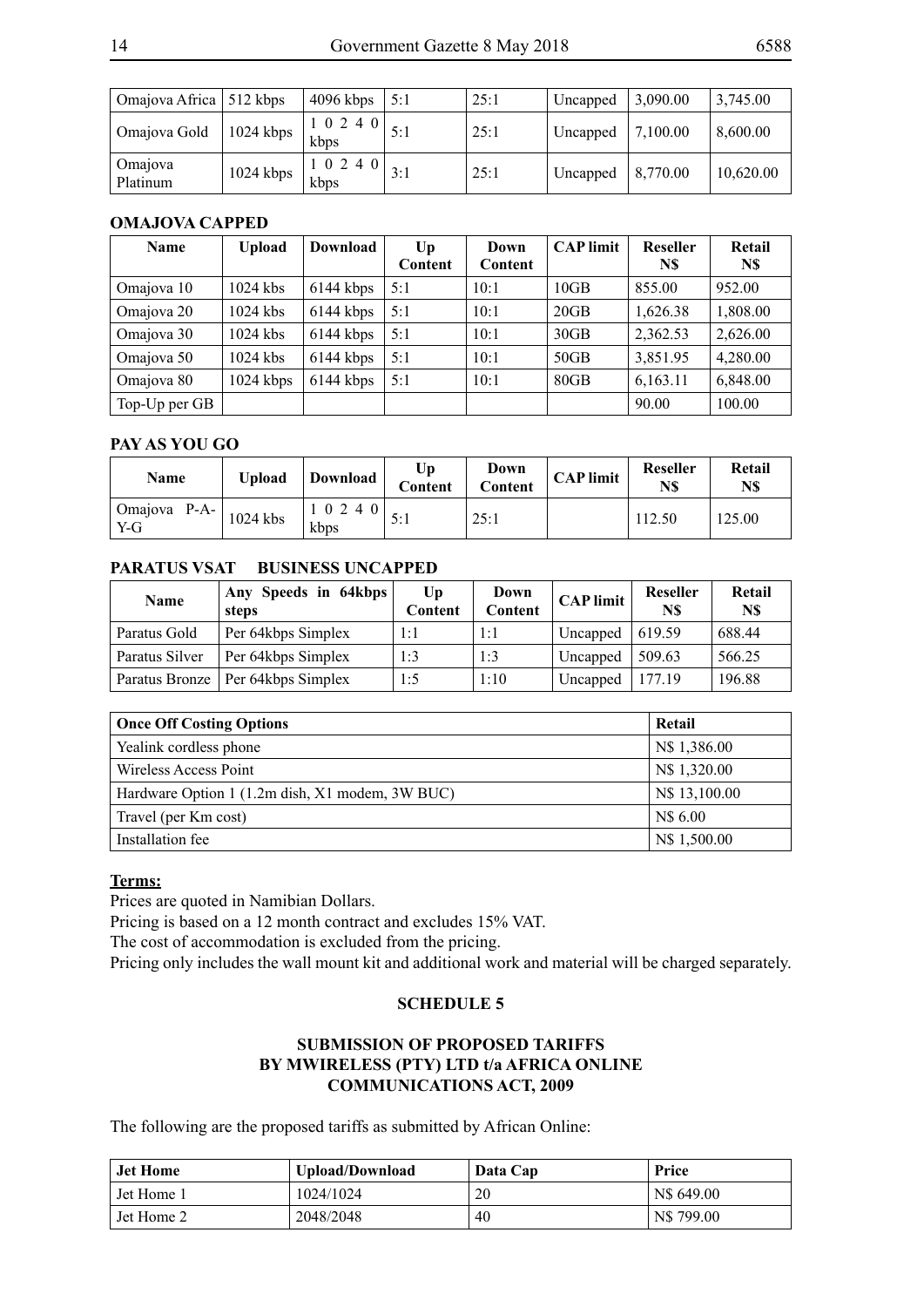| Jet Home 5  | 5120/5120   | 100 | N\$1,199.00 |
|-------------|-------------|-----|-------------|
| Jet Home 10 | 10240/10240 | 170 | N\$1,999.00 |

| <b>Jet Business</b>       | <b>Upload/Download</b> | Data Cap | Price        |
|---------------------------|------------------------|----------|--------------|
| Jet Business 3            | 3072/3072              | 75       | N\$ 1,049.00 |
| Jet Business 5            | 5120/5120              | 150      | N\$ 1,450.00 |
| Jet Business 10           | 10240/10240            | 250      | N\$ 2,399.00 |
| <b>Booster</b>            |                        |          |              |
| 10Gig Booster pack        |                        |          | N\$ 150.00   |
| 20Gig Booster pack        |                        |          | N\$ 250.00   |
| 50Gig Booster pack        |                        |          | N\$ 500.00   |
|                           |                        |          |              |
| <b>Business Broadband</b> | <b>Upload/Download</b> | Data Cap | Price        |
| Uncapped 2Mbps            | 2048/2048              |          | N\$ 1,499.00 |
| Uncapped 3Mbps            | 3072/3072              |          | N\$1,999.00  |
| Uncapped 4Mbps            | 4096/4096              |          | N\$ 2,499.00 |
| Uncapped 5Mbps            | 5120/5120              |          | N\$ 2,999.00 |
| Uncapped 10Mbps           | 10240/10240            |          | N\$4,999.00  |

| <b>Jet Express</b> | <b>Upload/Download</b> | Data Cap | Price         |
|--------------------|------------------------|----------|---------------|
| Jet Express 2      | 2048/2048              |          | N\$4,000.00   |
| Jet Express 5      | 5150/5150              |          | N\$ 9,000.00  |
| Jet Express 10     | 10240/10240            |          | N\$ 18,000.00 |
| Jet Express 25     | 25600/25600            |          | N\$ 39,000.00 |
| Jet Express 50     | 51200/51200            |          | N\$ 76,000.00 |

Please note that the full tariff submission including the terms and conditions and the remedies available to the consumers can be obtained from the Authority

### **SCHEDULE 6**

### **SUBMISSION OF PROPOSED TARIFFS BY PARATUS TELECOMMUNICATIONS LIMITED COMMUNICATIONS ACT, 2009**

The following are the proposed tariffs as submitted by Paratus Telecommunications Limited:

#### **ADDITIONS TO THE LTE POSTPAID PACKAGES**

| Package                                   | <b>Ultimate</b>          | Premier                  | <b>Deluxe</b>            | Flix                            | Lite                     |
|-------------------------------------------|--------------------------|--------------------------|--------------------------|---------------------------------|--------------------------|
| <b>Connection Fee - NS</b>                | 285.00                   | 285.00                   | 285.00                   | 285.00                          | 285.00                   |
| <b>Monthly Fee - N\$</b>                  | 975.00                   | 775.00                   | 575.00                   | 485.00                          | 345.00                   |
| <b>Includes Dongle (CPE)</b>              | Router                   | Wingle                   | Wingle                   | Wingle                          | Wingle                   |
| Data Cap - GB                             | 160                      | 90                       | 60                       | $100$ Flix/ $5$<br>General Data | 30                       |
| <b>Max Clients (MAC)</b>                  |                          |                          |                          |                                 |                          |
| <b>Renewal Period (Months)</b>            |                          |                          |                          |                                 |                          |
| <b>Contract Period (Months)</b>           | 24                       | 12                       | 12                       | 12                              | 12                       |
| Out of bundle rate – N\$ per<br><b>GB</b> | As submit<br>for bundles | As submit<br>for bundles | As submit<br>for bundles | As submit<br>for bundles        | As submit<br>for bundles |

**\* ALL PRICES EXCLUDE VAT**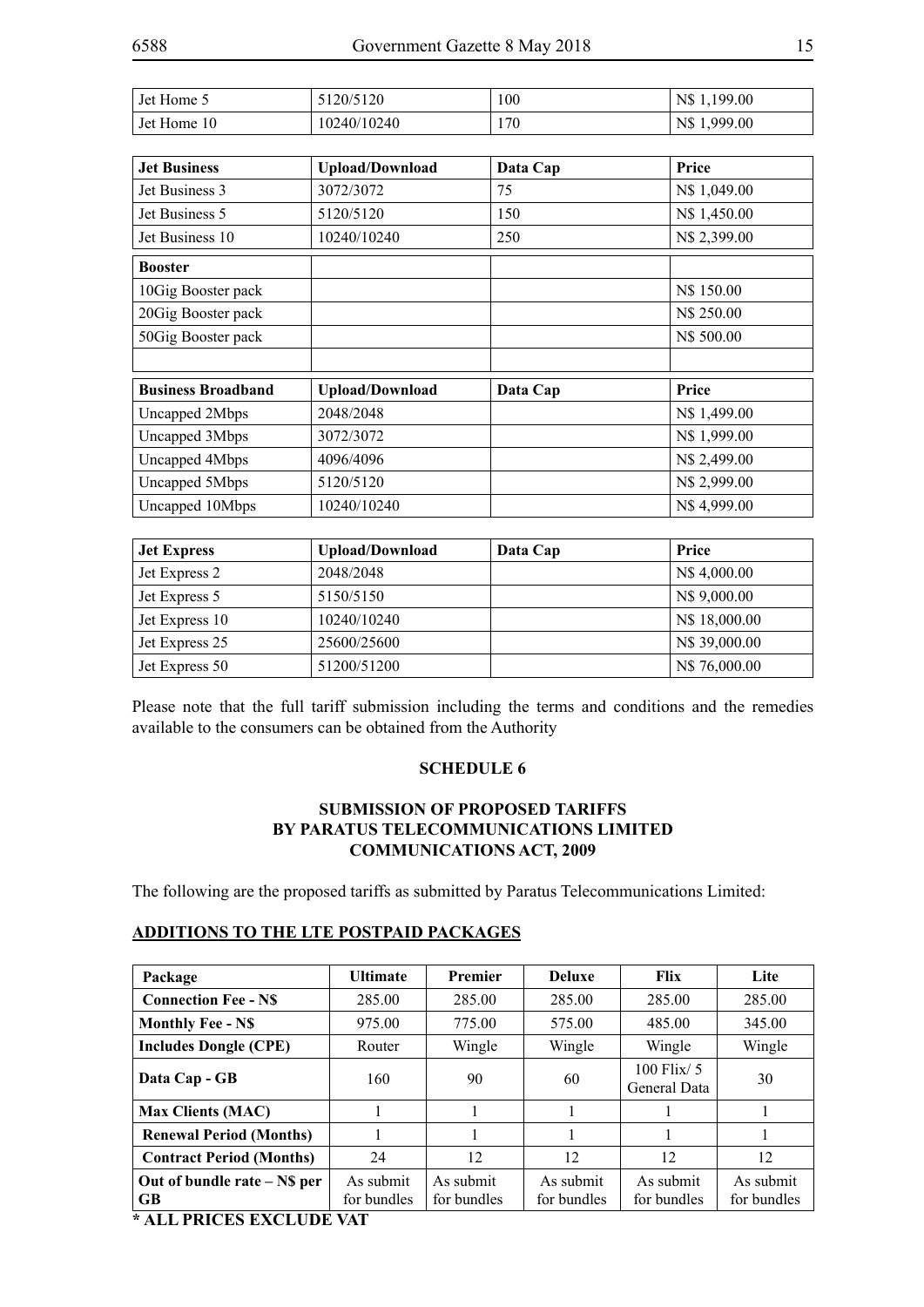# **DATA BUNDLES TOP UP**

| <b>Bundles Upgrades</b> | Cost (NS) | <b>Bundle Volume GB</b> | <b>Validity (Days)</b> |
|-------------------------|-----------|-------------------------|------------------------|
| Bundle 1                | 75.00     |                         | 30                     |
| Bundle 2                | 150.00    | 10                      | 30                     |
| Bundle 3                | 300.00    | 20                      | 30                     |
| Bundle 4                | 450.00    | 30                      | 30                     |
| Bundle 5                | 600.00    | 40                      | 30                     |
| Bundle 6                | 750.00    | 50                      | 30                     |

# **\* ALL PRICES EXCLUDE VAT**

Please note that the full tariff submission including the terms and conditions and the remedies available to the consumers can be obtained from the Authority

 $\overline{\phantom{a}}$  , where  $\overline{\phantom{a}}$ 

### **COMMUNICATIONS REGULATORY AUTHORITY OF NAMIBIA**

#### No. 176 2018

#### NOTICE IN TERMS OF SECTION 53 (7) OF THE COMMUNICATIONS ACT, 2009 READ WITH THE REGULATIONS REGARDING THE SUBMISSIONS OF INTERCONNECTION AGREEMENTS AND TARIFFS

The Communications Regulatory Authority of Namibia, in terms section 53(1) and (7) of the Communications Act read with regulation 8 of the "Regulations Regarding the Submission of Interconnection Agreements and Tariffs", in Government *Gazette* No. 4714, Notice No. 126, dated 18 May 2011, herewith gives notice that it has approved:

- 1. Amendments of tariffs as submitted by **Salt Essential (Pty) Ltd,** which came into force and effect on **29 March 2018,** notwithstanding date of publication of the notice in the *Gazette*.;
- 2. Amendments for NetMan and Mobiz packages as submitted by **Mobile Telecommunications Limited,** which came into force and effect on **29 March 2018,** notwithstanding date of publication of the notice in the *Gazette***;**
- 3. Amendments for Post-Paid Service Plan & Extra Data packages as submitted by **Mobile Telecommunications Limited,** which came into force and effect on **29 March 2018,** notwithstanding date of publication of the notice in the *Gazette*.;
- 4. The review for South Africa Fixed and Mobile International tariffs as submitted by **Telecom Namibia Limited** which came into force and effect on **8 March 2018,** notwithstanding date of publication of the notice in the *Gazette*;
- 5. The tariffs for Speedlink and TN1 packages as submitted by **Telecom Namibia Limited**, which came into force and effect on **8 March 2018,** notwithstanding date of publication of the notice in the *Gazette*;
- 6. The New Yur Sat packages as submitted by **Paratus Telecommunications (Pty) Ltd**, which came into force and effect on **8 March 2018,** notwithstanding date of publication of the notice in the *Gazette*; and
- 7. The New Fiber Products as submitted by **IT Guru CC**, which came into force and effect on **8 March 2018,** notwithstanding date of publication of the notice in the *Gazette*.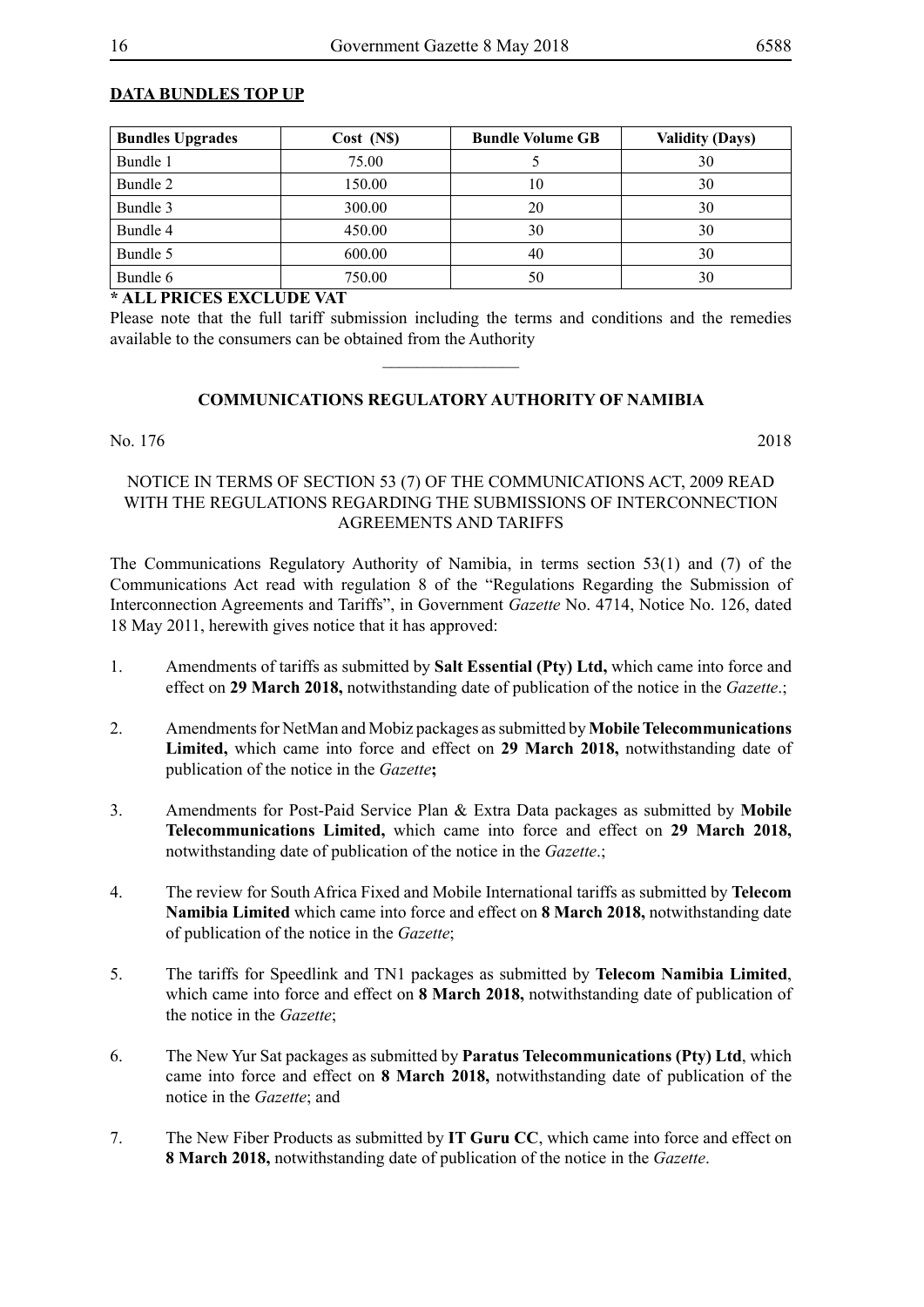**Please note that the full tariff submission and reasons for approval can be obtained from the Authority.** 

# **F. KISHI CHAIRPERSON OF THE BOARD DIRECTORS COMMUNICATIONS REGULATORY AUTHORITY OF NAMIBIA**

### **COMMUNICATIONS REGULATORY AUTHORITY OF NAMIBIA**

 $\overline{\phantom{a}}$  , where  $\overline{\phantom{a}}$ 

No. 177 2018

#### STATEMENT OF INTERPRETATION OF THE DEFINITION OF "TELECOMMUNICATIONS EQUIPMENT" AS PER THE REGULATIONS IN RESPECT OF TYPE APPROVAL AND TECHNICAL STANDARDS FOR TELECOMMUNICATIONS EQUIPMENT: COMMUNICATIONS ACT, 2009

In terms of section 27(1)(d), and with reference to the Regulations in Respect of Type Approval and Technical Standards for Telecommunications Equipment, published in Government Gazette No. 5659, General Notice No. 22, dated 30 January 2015, and Regulations regarding Licence Exempt Spectrum published in Government Gazette No. 4839, General Notice No. 395 dated 25 November 2011, the Communications Regulatory Authority of Namibia hereby informs the public that:

1. In terms of the Regulations in Respect of Type Approval and Technical Standards for Telecommunications Equipment, "Telecommunications Equipment" is defined as:

"**communications** or **networking** equipment **with an interface to public network** or **wide area network services** and includes but not limited to telecommunications **terminal equipment**, **information technology** equipment (including but not limited to a digital set-top box decoder), **radio communication** equipment powered by means of an internal or external electrical AC/DC energy source and **electronic communications network equipment**."

- 2. From a technical and legal perspective, only communications or networking equipment which interfaces with public network services or wide area network services require type approval.
- 3. This Notice therefore serves to inform the public of the interpretation formulated and adopted by the Authority with regards to the definition of "Telecommunications Equipment" for purposes of the requirements of type approval;
- 4. And further that in light of this interpretation, all equipment listed in Schedule 1 to this notice do not require type approval, effective from date of publication of this notice in the Government Gazette;
- 5. This Notice does not constitute or replace legal advice on obligations under the Communications Act, the Regulations in Respect of Type Approval and Technical Standards for Telecommunications Equipment, and the Regulations regarding Licence Exempt Spectrum; and
- 6. The aim of this Notice is to bring clarity and consistency to the type approval compliance procedure and is designed to contribute to fairness, integrity and good public administration.

The public may seek further clarity from the Authority at or through the following addresses:

a) Head Offices - Communications House, 56 Robert Mugabe Avenue, Windhoek;